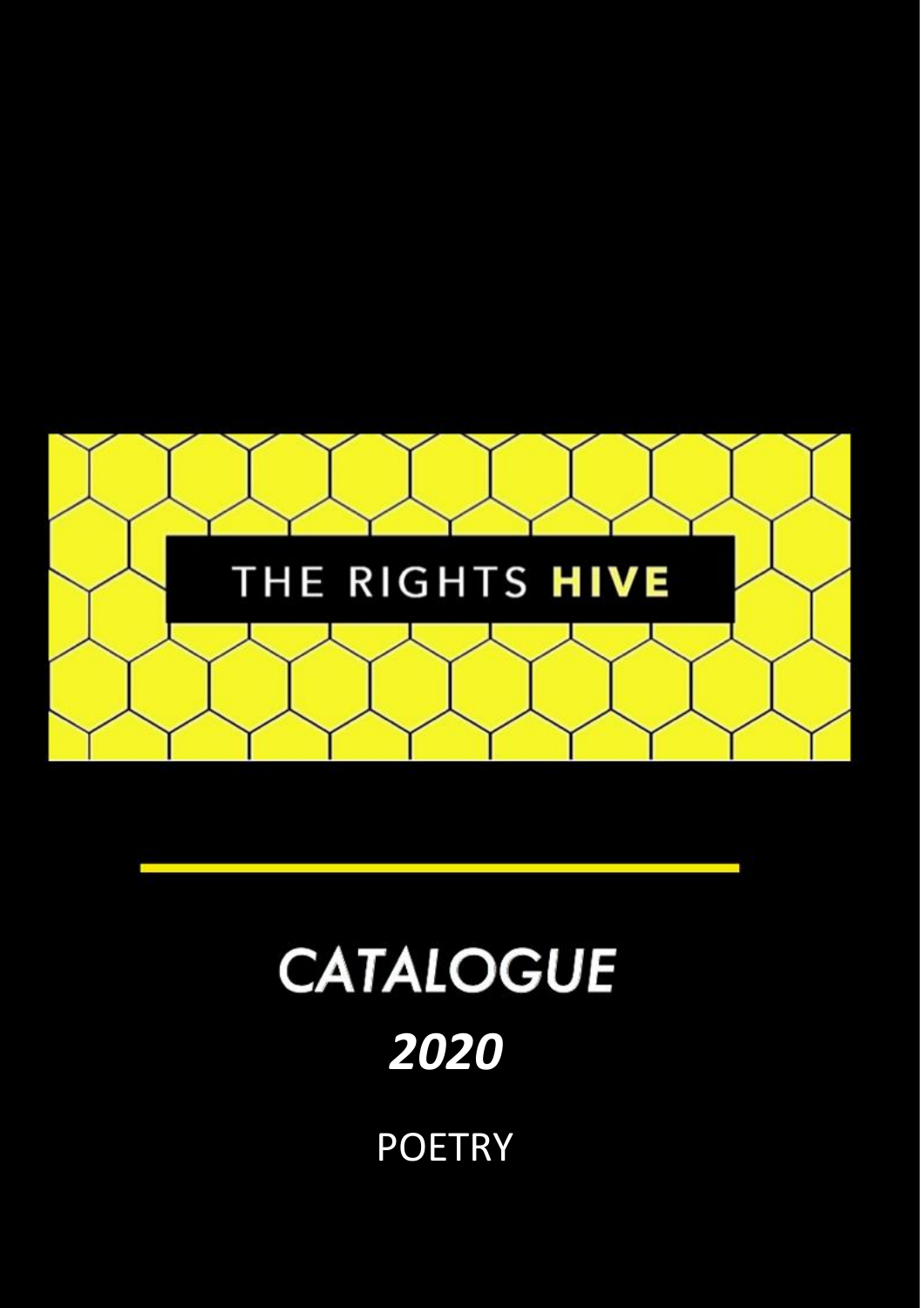

*Homeland Calling*

Ellen Van Neerven

**Publisher: Hardie Grant Travel Format: Paperback Page extent: 192pp Publication date: May 2020 Rights held: World**

#### **A new generation of deadly, young poets has emerged in Australia.**

'[W]e are strong, we are beautiful and we should be proud of our culture, our stories, our languages.' – Danzal Baker (aka Baker Boy) Homeland Calling is a collection of poems created from hip-hop song lyrics that channel culture and challenge stereotypes. Written by First Nations youth from communities all around Australia, the powerful words display a maturity beyond their years. Edited by award-winning author and poet Ellen van Neerven, and brought to you by Desert Pea Media, the verses in this book are the result of young artists exploring their place in the world, expressing the future they want for themselves and their communities. These young people are the future, and their passion for their culture, languages and homelands is beyond inspiring. Check out many of the original songs and music videos on Spotify or YouTube. All royalties from the sale of the book will go towards Desert Pea Media's training and development programs in Indigenous communities.

#### **AUTHOR**

Desert Pea Media (DPM) is a not-for-profit organisation working with First Nations Australians to create social change through collaborative storytelling. DPM collaborates with First Nations communities and schools across Australia, running workshops that focus on empowering First Nations youth and encouraging pride in their cultural identity.

Ellen van Neerven is an award-winning writer and editor of Mununjali Yugambeh heritage from south-east Queensland. Ellen's fictional debut Heat and Light (UQP, 2014) was the recipient of the David Unaipon Award, Dobbie Literary Award and the NSW Premier's Literary Awards Indigenous Writers Prize. Ellen is also the author of two volumes of poetry, Comfort Food (UQP, 2016) and Throat (UQP, 2020).

Artwork by Gamilaroi Yuwaalaraay artist Lakkari Pitt.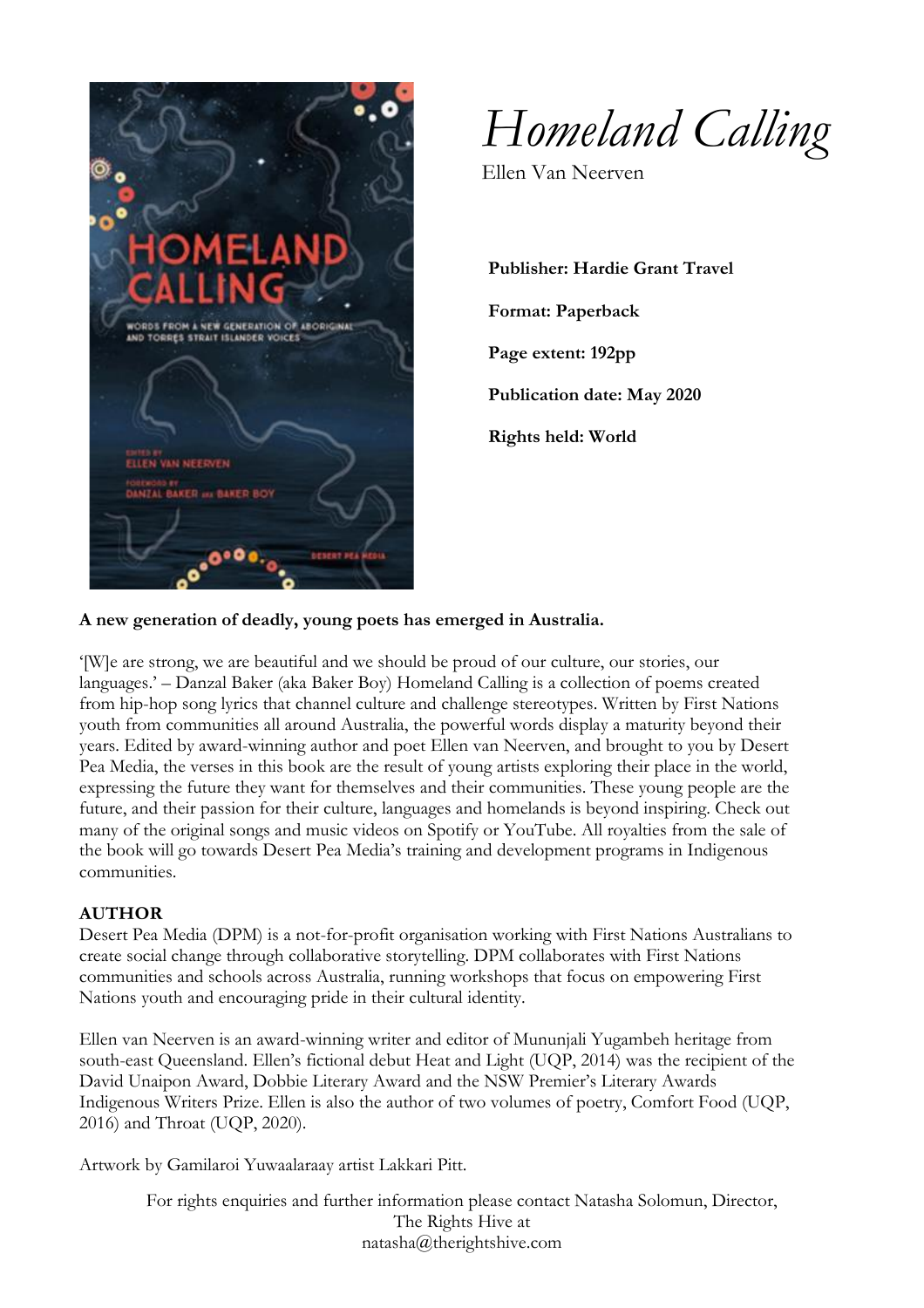



**Publisher: Magabala Books Format: Flexibound Page extent: 64pp Publication date: July 2020 Rights held: World**

Living on Stolen Land is a prose-styled look at our colonial-settler 'present'. This book is the first of its kind to address and educate a broad audience about the colonial contextual history of Australia, in a highly original way. It pulls apart the myths at the heart of our nationhood, and challenges Australia to come to terms with its own past and its place within and on 'Indigenous Countries'. This title speaks to many First Nations' truths; stolen lands, sovereignties, time, decolonisation, First Nations perspectives, systemic bias and other constructs that inform our present discussions and ever-expanding understanding. This title is a timely, thought-provoking and accessible read.

*There is no part of this place, that was not, is not, cared for, loved, by an Aboriginal or Torres Strait Islander nation. There are no trees, rivers, hills, stars, that were not, are not, someone's kin.*

## **AUTHOR & ILLUSTRATOR**

Ambelin Kwaymullina is an Aboriginal writer and illustrator from the Palyku people. The homeland of her people is located in the Pilbara region of Western Australia. Ambelin is the author/illustrator of many picture books as well as a number of Young Adult books. When not writing or illustrating, Ambelin teaches law and spends time with her family and her dogs..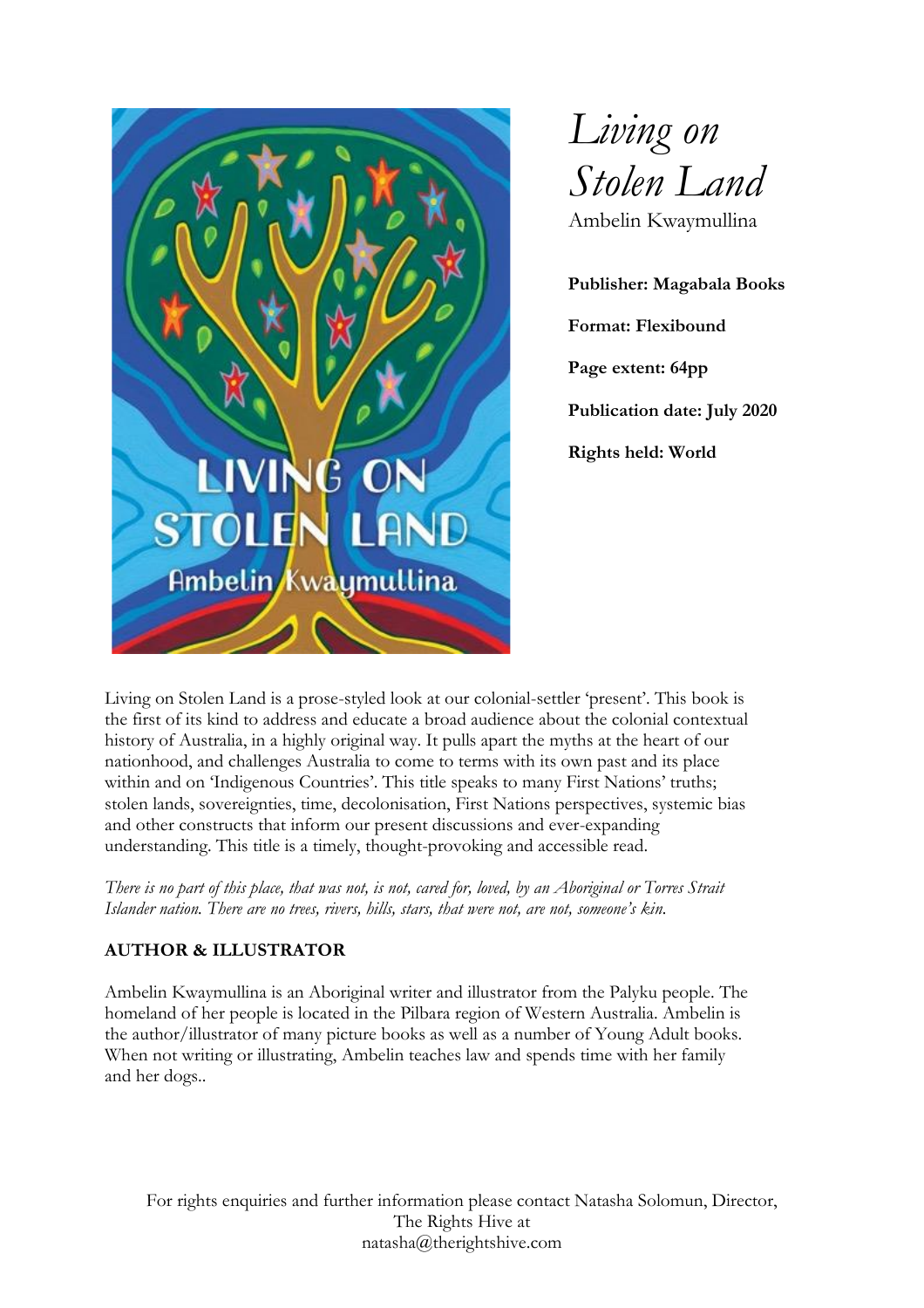

*Kindred*

Kirli Saunders

**Publisher: Magabala Books Format: Paperback Page extent: 96pp Publication date: May 2019 Rights held: World**

Kirli Saunders debut poetry collection is a pleasure to lose yourself in. Kirli has a keen eye for observation, humour and big themes that surround Love/Connection/Loss in an engaging style, complemented by evocative and poignant imagery. It talks to identity, culture, community and the role of Earth as healer. *Kindred* has the ability to grab hold of the personal in the universal and reflect this back to the reader.

#### **AUTHOR**

Kirli Saunders is a proud Gunai woman, with ties to the Yuin, Gundungurra, Gadigal and Biripi people. She currently resides on Dharawal Country. Kirli is an international children's author, poet and emerging playwright. She manages *Poetry in First [Languages](https://redroomcompany.org/projects/poetry-first-languages/)* and *Poetic Learning* at Red Room Poetry. Her picture books include CBCA nominated and internationally published, *The Incredible Freedom Machines* (Scholastic) and forthcoming, *Our Dreaming* and *Happy Every After* (Scholastic) and *Afloat* (Hardie Grant). Her poetry Collection, *Kindred* was Highly Commended in Black&Write 2018. She was Runner-up in the Nakata Brophy Prize 2018. Her poetry has been published by a number of journals (Cordite, Overland, Planthunter) and commissioned for public art. She is co-writing her first play, *Dead Horse Gap.*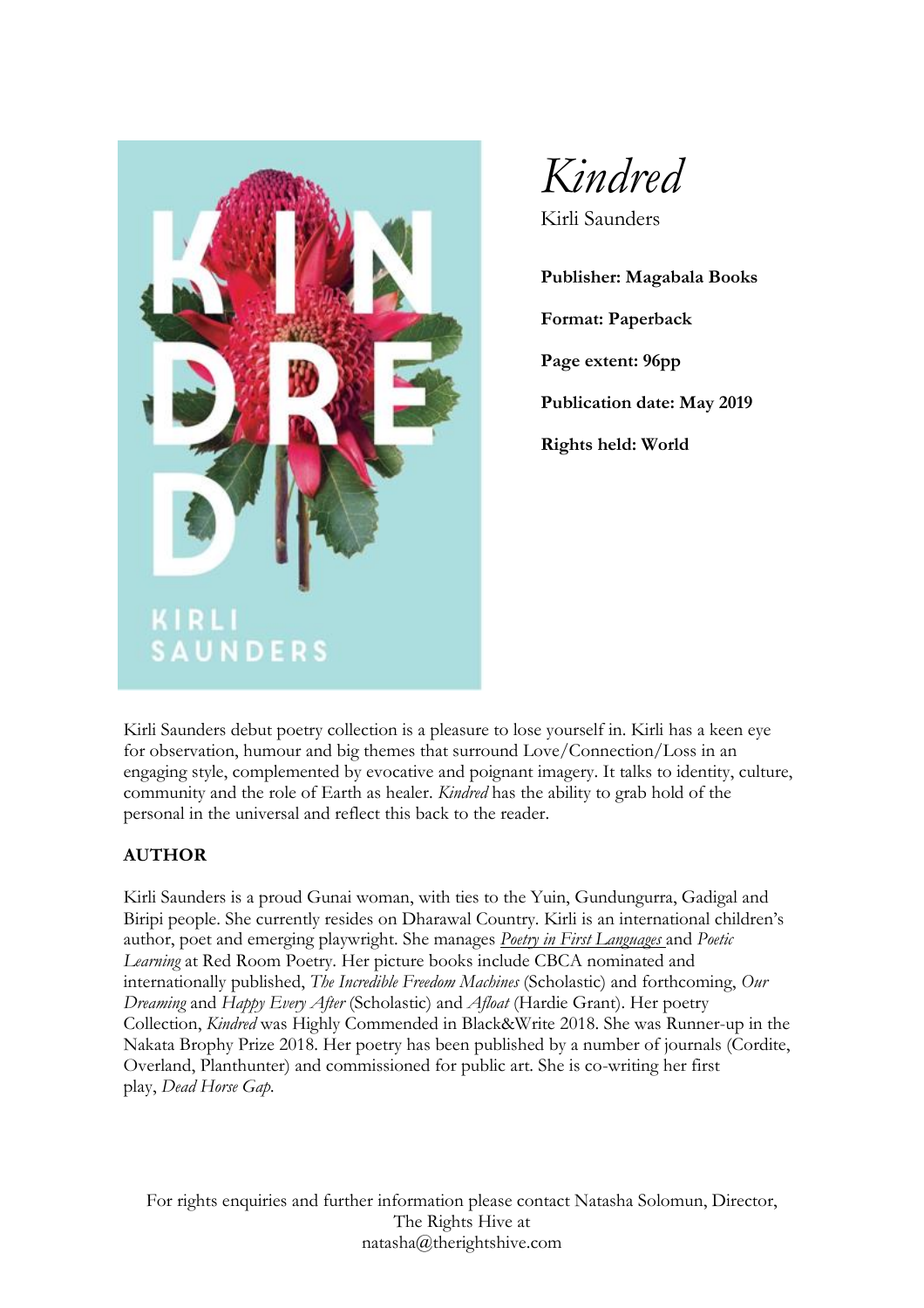

*Blakwork*

Alison Whittaker

**Publisher: Magabala Books Format: Paperback Page extent: 188pp Publication date: September 2018 Rights held: World**

A stunning mix of memoir, reportage, fiction, satire, and critique composed by a powerful new voice in poetry. Alison Whittaker's *Blakwork* is an original and unapologetic collection from which two things emerge; an incomprehensible loss, and the poet's fearless examination of the present. Whittaker is unsparing in the interrogation of familiar ideas – identifying and dissolving them with idiosyncratic imagery, layering them to form new connections, and reinterpreting what we know.

#### **AUTHOR**

Alison Whittaker is an Australian poet and essayist. She has worked in media law and women's law and policy. In 2015 she was name Indigenous Law Student of the Year. In 2016, her poem, Many Girls White Linen, won the Judith Wright Poetry Prize. She shared the award with Holly Isemonger, who won for her poem, OK Cupid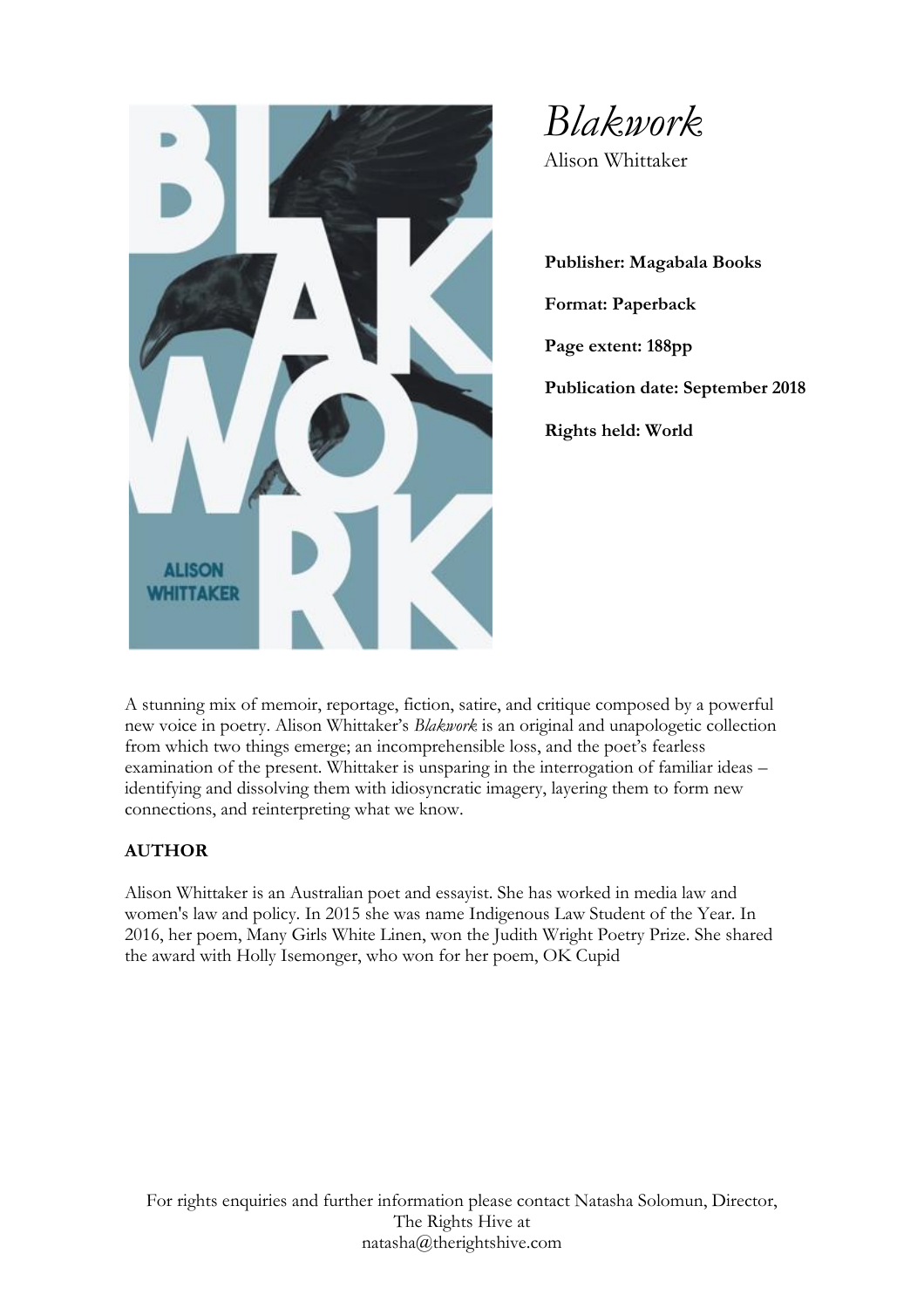



Charmaine Papertalk Green & John Kinsella

**Publisher: Magabala Books Format: Paperback Page extent: 188pp Publication date: March 2018 Rights held: World**

From well-known poets Charmaine Papertalk Green and John Kinsella comes a tete-a-tete that is powerful, thought provoking, challenging and unapologetic. Papertalk Green and Kinsella call into question what we think we know about our country, colonisation, land and identity. Each poem is part of a striking conversation that surrounds topics such as childhood, history, life, love, mining, death, respect and cultural diversity. This extraordinary publication weaves two differing lives and experiences together and rarely pauses for breath. Papertalk Green and Kinsella's words traverse this land and reflect back to us all, our identity and how we got here.

## **AUTHORS**

Charmaine Papertalk Green is a member of the Wajarri, Badimaya and Nhanagardi cultural groups from the Yamaji Nation of Western Australia. Green is a visual artist, poet, writer, independent curator and social sciences researcher. Charmaine began writing poetry in Mullewa in the late 1970s – writing under the name Charmaine Papertalk Green, honouring both her parents. Charmaine was instrumental in the incubation of the nationally and internationally touring exhibition *Ilgarijiri – Things belonging to the sky* arts and cultural project, a Yamaji Art collaboration with the Curtin Institute of Radio Astronomy Curtin University, and many more.

John Kinsella is an Australian poet, novelist, critic, essayist and editor. His writing is strongly influenced by landscape, and he espouses an 'international regionalism' in his approach to place. He has also frequently worked in collaboration with other writers, artists and musicians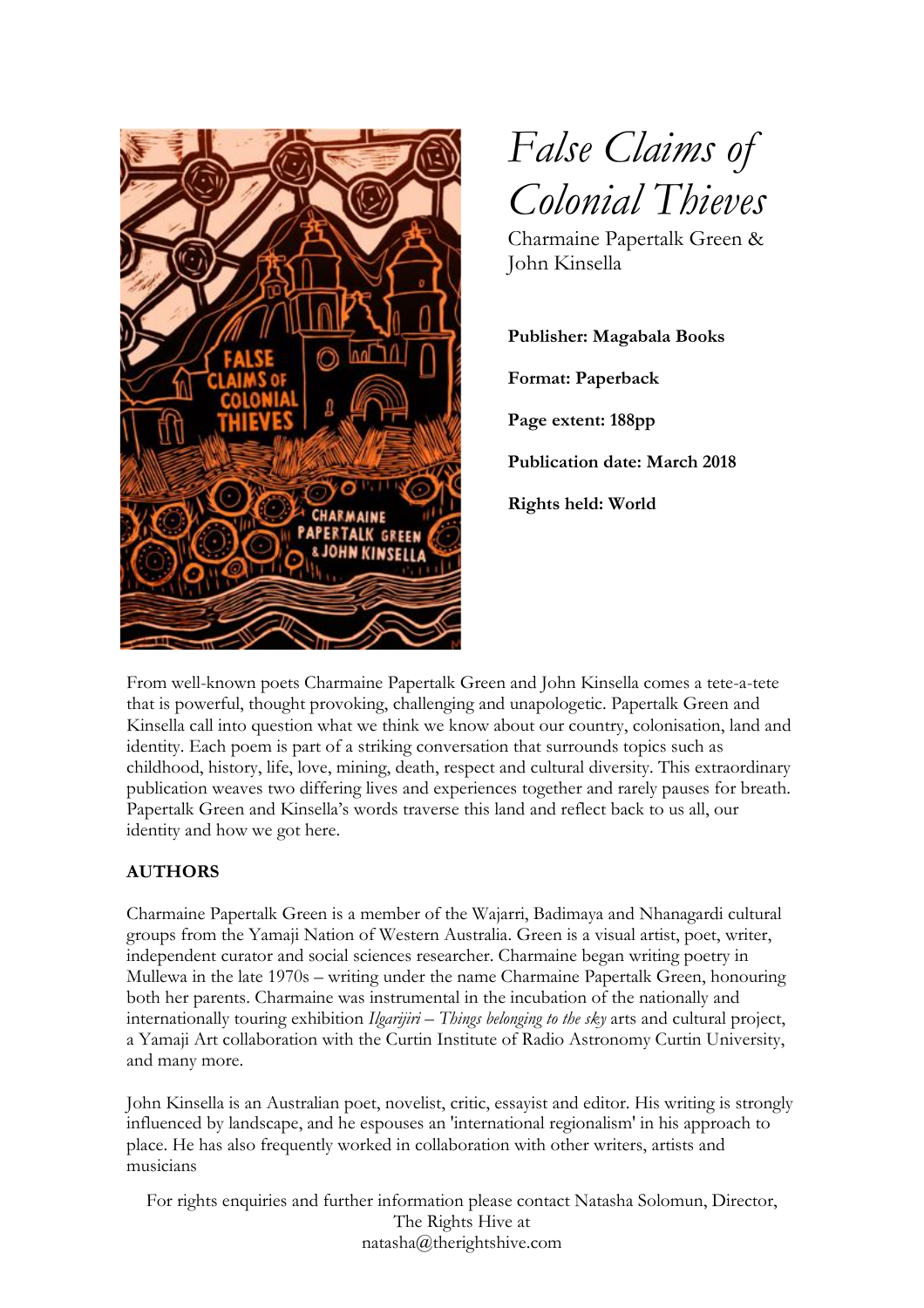

*Lemons in the Chicken Wire* Alison Whittaker

**Publisher: Magabala Books Format: Paperback Page extent: 64pp Publication date: March 2016 Rights held: World**

From a remarkable new voice in Indigenous writing comes this highly original collection of poems bristling with stunning imagery and gritty textures. At times sensual, always potent, *Lemons in the Chicken Wire* delivers a collage of work that reflects rural identity through a rich medley of techniques and forms. It is an audacious, lyrical and linguistically lemon flavoured poetry debut that possesses a rare edginess and seeks to challenge our imagination beyond the ordinary. Alison Whittaker demonstrates that borders, whether physical or imagined, are no match for our capacity for love.

## **AUTHOR**

Alison Whittaker is an Australian poet and essayist. She has worked in media law and women's law and policy. In 2015 she was name Indigenous Law Student of the Year. In 2016, her poem, Many Girls White Linen, won the Judith Wright Poetry Prize. She shared the award with Holly Isemonger, who won for her poem, OK Cupid.